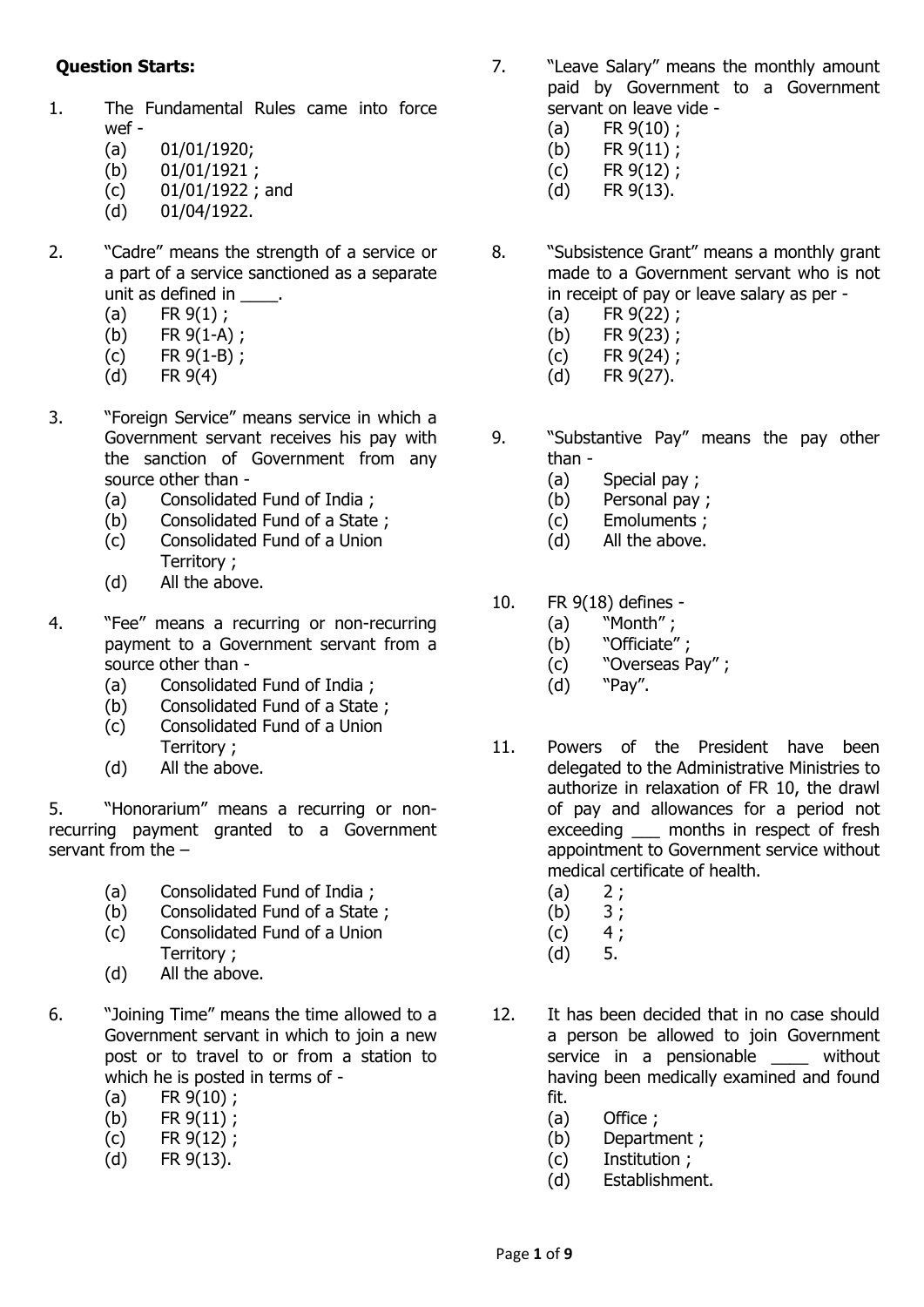- 13. Once a candidate is asked by an authority to produce a medical certificate of fitness either for entry into Government service whether in a permanent or temporary capacity or for any other purpose and has actually been examined and declared it is not open to such authority to use its discretion to ignore the certificate that has been produced.
	- (a) Unfit ;
	- (b) Fit ;
	- (c) Suitable ;
	- (d) Unsuitable.
- 14. Under FR 10, no person may be appointed to a post in Government service without a medical certificate of \_\_\_
	- (a) Fit ;
	- (b) Fitness ;
	- (c) Suitability ;
	- (d) Health.
- 15. An entry in his Service Book may be made under the signature of the Head of Office that he has furnished the medical certificate  $o<sub>f</sub>$ 
	- (a) Fit ;
	- (b) Fitness ;
	- (c) Health ;
	- (d) Suitability.
- 16. In the case of permanent Government servants, their lien may be retained in the parent Department / Office for a period of
	- $\overline{\phantom{a}}$ (a) One year ;
	- (b) Two years ;
	- (c) Three years ;
	- (d) Five years.
- 17. The permanent Government servant may be permitted to retain their lien in the parent Department / Office for \_\_\_
	- (a) One year more ;
	- (b) Two more years ;
	- (c) Three more years ;
	- (d) Four more years.
- 18. The lien, as defined in FR, of all permanent Government servants deputed to any one of the developing countries may be retained initially for a period of 2 years extendable to \_\_\_ years.
	- $(a) 2;$
	- $(b) 3;$
	- $(c) 4;$
	- (d) 5.
- 19. Allocation of leave salary and pension between Central and State Government has been dispensed with from
	- (a) 01/01/1987 ;
	- (b) 01/03/1987 ;
	- (c) 01/04/1987 ;
	- (d) 01/06/1987.
- 20. With effect from , confirmation of a Government servant will be made only once in his service in the grade in which he enters Government service.
	- $(a)$  01/01/1988;
	- (b) 01/04/1988 ;
	- (c) 01/06/1988 ;
	- (d) 01/09/1988.
- 21. Under the proviso to Article \_\_\_ of the Constitution, the power to make rules regulating the recruitment and conditions of service of persons appointed to public services and posts in connection with the affairs of the Union vests in the President or such persons as he may direct.
	- (a) Article 14 ;
	- $(b)$  16;
	- $(c)$  116 (1)
	- (d) 309.
- 22. The retirement of a Group B, C & D Government servant takes effect from the last date of the month in which he attains the age of superannuation wef .
	- $(a)$  01/04/1964 ;
	- (b) 01/01/1973 ;
	- $(c)$  01/11/1973;
	- (d) 01/04/1974.
- 23. The retirement of a Group-A Government servant takes effect from the last date of the month in which he attains the age of superannuation wef \_\_\_\_\_\_.
	- (e) 01/04/1964 ;
	- (f) 01/01/1973 ;
	- (g) 01/11/1973 ;
	- (h) 01/04/1974.
- 24. The period spent on joining time granted under Article \_\_\_, CSR should be treated as duty.
	- (a) 220
	- (b) 221 ;
	- $(c)$  225;
	- (d) 227.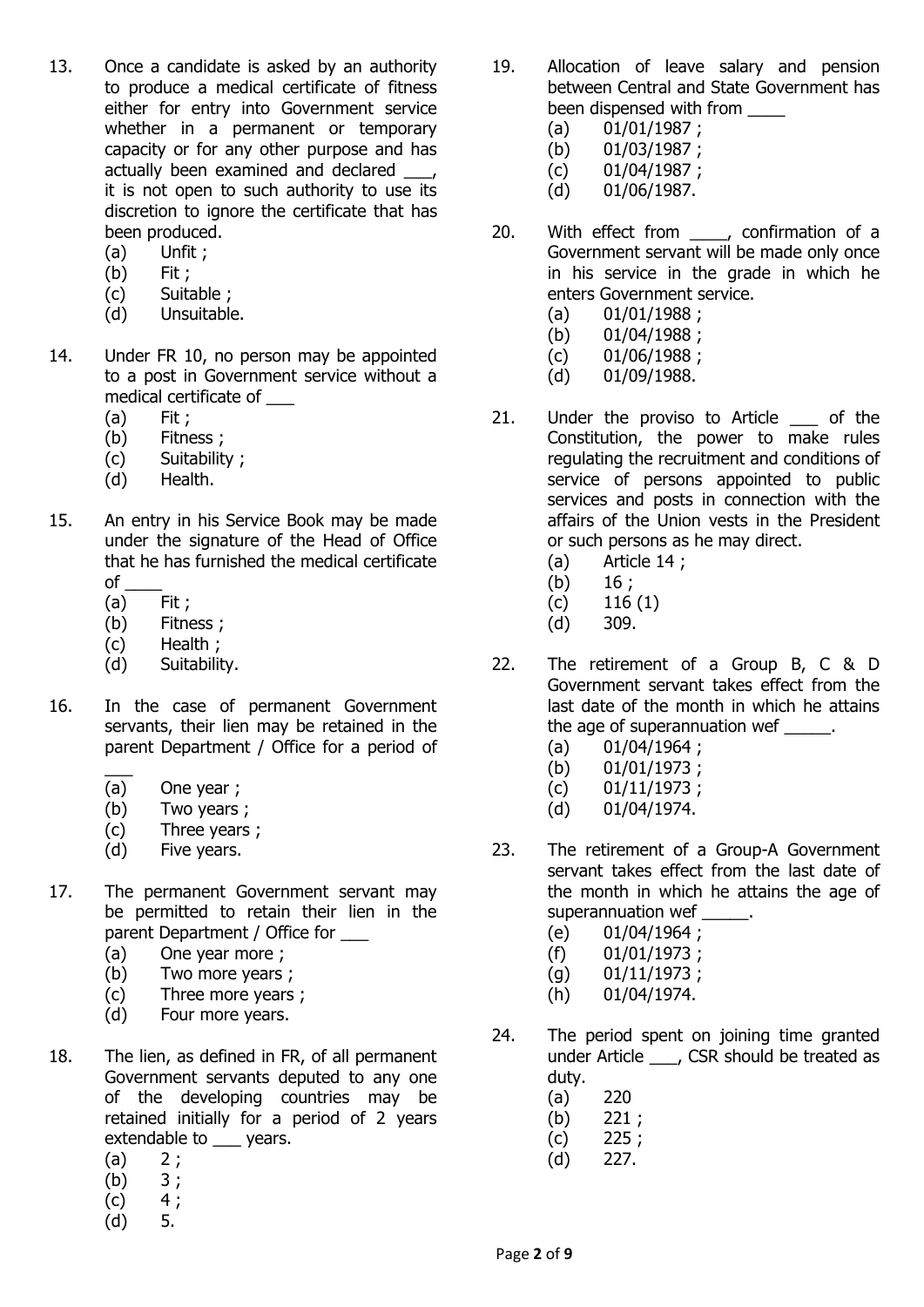- 25. A person who, though a Barrister, has never practised the profession of  $\qquad$  is not included in the definition of Barrister.
	- (a) Advocate ;
	- (b) Lawyer ;
	- (c) Legal ;
	- (d) Barrister.
- 26. The date on which Central Civil Service (Classification, Control & Appeal) Rules, 1965 came into force is -
	- (a) 1st January ;
	- (b) 1st April ;
	- (c) 1st June ;
	- (d) 1st December.
- 27. Rule 11 of CCS (CCA) Rules, 1965 deals with the matter relating to
	- (a) Minor penalty ;
	- (b) Major penalty ;
	- $(c)$  (a)  $& (b)$  above ;
	- (d) None of the above.
- 28. Minor penalties means
	- (a) Censure ;
	- (b) Withholding of promotion ;
	- (c) Withholding of increments of pay ;
	- (d) All the above.
- 29. Major penalties includes
	- (a) Compulsory retirement ;
	- (b) Removal from service ;

(c) Withholding of increment for not passing any departmental examination according to service terms ;

- (d)  $(a)$  & (b) above.
- 30. State whether the following amounts to penalty within the meaning of Rule 11 of CCS (CCA) Rules, 1965 -

(a) Non-promotion, after consideration of his case, to a post or grade or service to which he is eligible for promotion ;

(b) Reduction to lower time scale of pay on request ;

- $(c)$  (a)  $\&$  (b) above are penalties ;
- (d) (a)  $\&$  (b) above are not penalties.
- 31. From the following circumstances, under which can a Government servant be placed under suspension -
	- (a) For attending office late ;
	- (b) For a case against him in respect of any criminal office ;
	- (c) For disobedience ;

(d) For petty quarrels among the Government servants

32. Where a penalty of compulsory retirement from service imposed upon a Government servant under suspension is set aside in appeal, whether the order suspension is to be continued ? If so from which date ?

(a) From the date of original order of compulsory retirement ;

(b) From the date of original date of suspension ;

(c) From the date of appeal ;

(d) Order of suspension need not be continued.

- 33. Mention the period up to which an order of suspension can be reviewed.
	- (a) Before expiry of 30 days from the effective date of suspension ;
	- (b) Before expiry of 45 days from the effective date of suspension ;
	- (c) Before expiry of 60 days from the effective date of suspension ;
	- (d) Before expiry of 90 days from the effective date of suspension.
- 34. When will an order or suspension made or deemed to have been made, not be valid unless extended ?
	- (a) After a period of 30 days ;
	- (b) After a period of 60 days ;
	- (c) After a period of 90 days ;
	- (d) After a period of 120 days ;
- 35 What is the maximum period of suspension that can be extended at a time after review of the competent authority ?
	- (a) 120 days ;
	- (b) 150 days ;
	- (c) 180 days ;
	- (d) 210 days.
- 36. When the Central Civil Services (Conduct) Rules, 1964 came into force ?
	- $(a)$  1960;
	- (b) 1961 ;
	- (c) 1963 ;
	- (d) 1964.
- 37. Name the act, conduct and commission of a Government servant which amounts to misconduct.

(a) Rendering prompt and courteous service to the public ;

(b) Act in accordance with the Government policies ;

(c) Striking work or inciting others to strike ;

(d) Maintenance of political neutrality.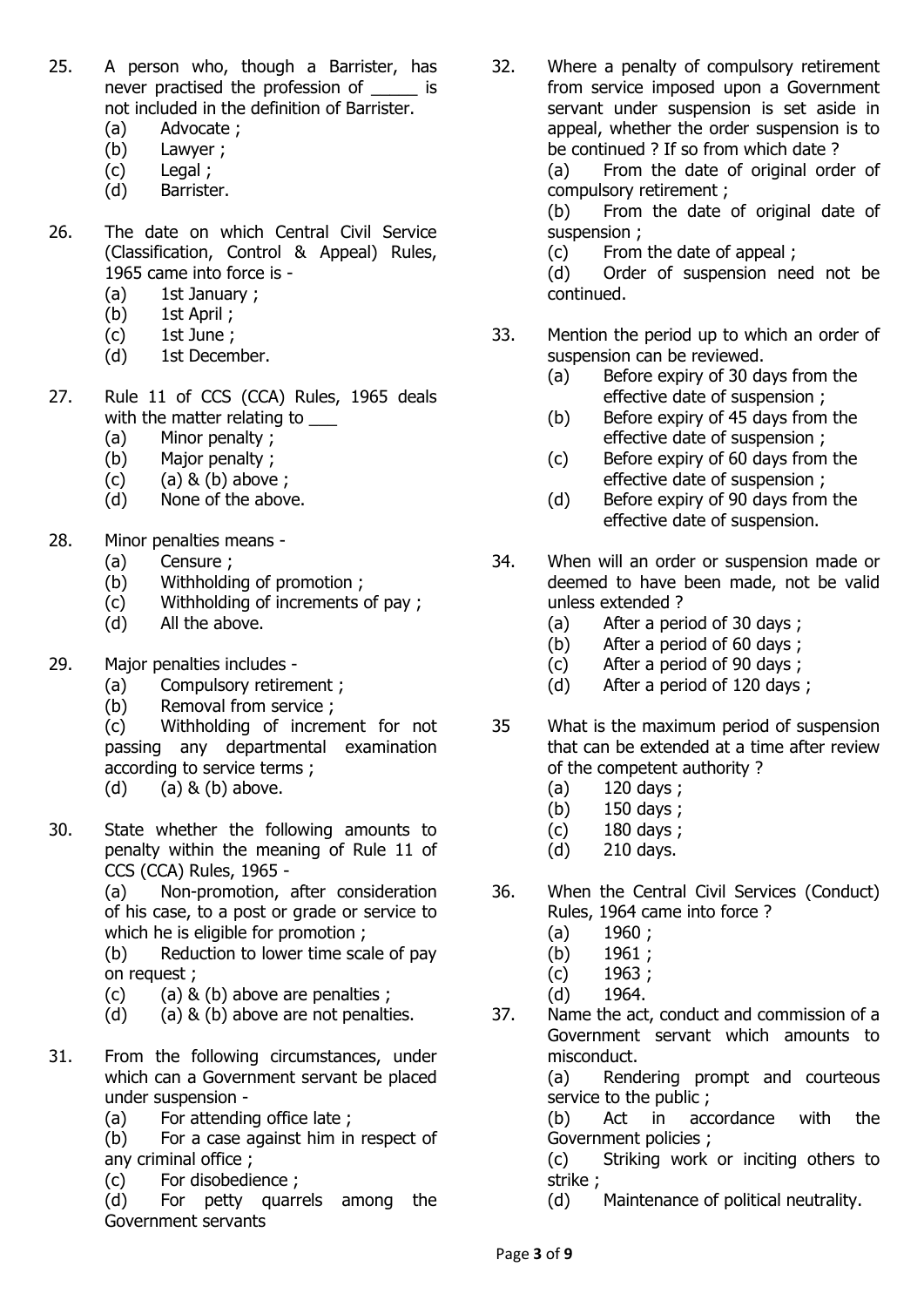38. Name the activity which does not require sanction / permission of the prescribed authority.

(a) To join as volunteers in civil Defence Service ;

(b) To accept gifts from near relative and personal friends when the value exceeds prescribed limits ;

(c) To accept fee for work done for any private or public body or person ;

(d) To participate in 'shramdhan' organized by Government Departments or Bharat Sevak Samaj during spare time.

- 39. Members of Parliament / State Legislature of the area to be invited to public functions organized by Government offices. In such situation, what is the status of M.P. as per the 'Warrant of Precedence?
	- (a) He is above the rank of a Minister ;

(b) He is above the rank of a State Governor ;

(c) He is above the rank of Secretary to the Government of India ;

(d) He is equivalent to the rank of Deputy Secretary of India.

- 40. What is time-limit prescribed for sending an acknowledgement to a communication / letter received from the Members of Parliament as per the provision of Manual of Office Procedure ?
	- (a) Within 3 days ;
	- (b) Within 7 days ;
	- (c) Within 15 days ;
	- (d) Within 30 days.
- 41. When the Central Civil Services (Conduct) Rules, 1964 came into force ?
	- (a) 1st January ;
	- (b) 1st April ;
	- (c) 1st May ;
	- (d) 1st June.
- 42. "Temporary Service" as defined in Rule \_\_\_\_ means the service of a temporary Government servant in a temporary post of officiating service in a permanent post, under the Government of India.
	- $(a) 2(a)$ ;
	- $(b) 2(d)$ ;
	- $(c)$  2(e);
	- (d) None of the above.
- 43. Rule \_\_ enables Government to dispense with the services of a temporary employee forthwith on payment of one month's pay and allowances in lieu of notice but does not provide for the forfeiture to Government of a similar amount when the employee does not give the requisite notice.
	-
	- (a)  $5 ;$ <br>(b)  $6 ;$  $(b)$
	- $(c) 8;$
	- $(d)$  10.
- 44. Is it mandatory to mention the followings in the termination order ?
	- (a) Reasons for such termination ;
	- (b) Circumstances leading to the termination ;
	- (c) Facts of the decision taken by the appropriate authority ;
	- (d) Above are not mandatory.
- 45. The provisions of Rule 5 of CCS (Temporary Service) Rules, 1965 cannot be invoked in the case of \_\_\_\_\_\_ if it is not specifically made in the letter of appointment.
	- (a) Probationer ;
	- (b) Persons on probation ;
	- (c) Apprentice ;
	- (d)  $(a)$  & (b) above.
- 46. The Central Civil Services (Pension) Rules, 1972 were adapted as the Manipur Civil Services (Pension) Rules, 1977 from -
	- (a) 01/06/1972 ;
	- (b) 01/01/1973 ;
	- (c) 01/01/1975 ;
	- (d) 01/01/1977.
- 47. Period not counting as qualifying service
	- (a) Service as SAS Apprentices ;

(b) Service as Apprentices except SAS Apprentice ;

(c) Service on probation followed by confirmation ;

(d) Period spent on leave with leave salary.

- 48. Retirement gratuity is admissible to all employees who retire after completion of -
	- (a) 10 years of qualifying service ;
	- (b) 5 years of qualifying service ;
	- (c) 15 years if qualifying service ;
	- (d) 20 years of qualifying service.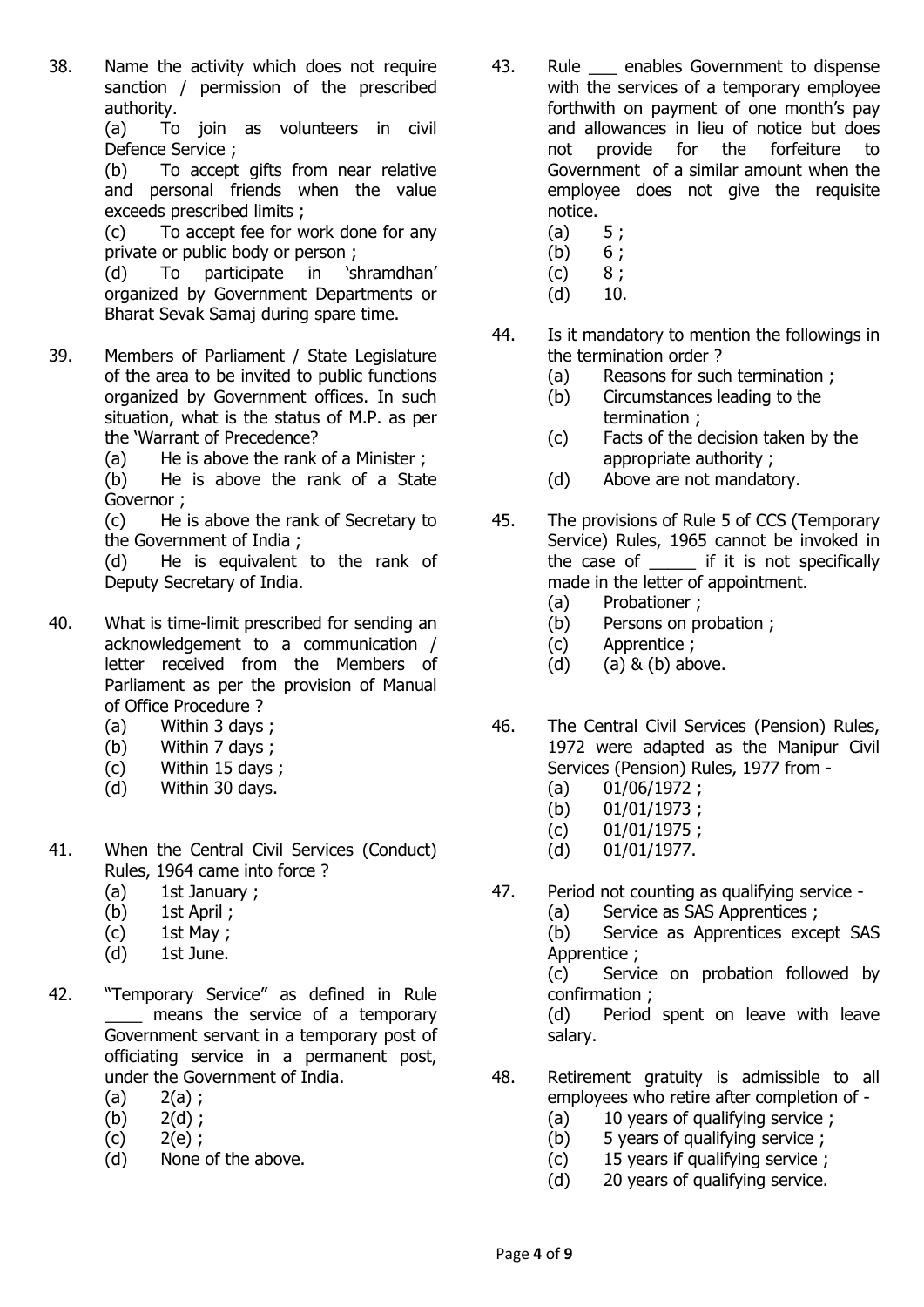49. Provisional pension shall be sanctioned - (a) When there is delay in process of pension papers ;

(b) The departmental or judicial proceedings are pending ;

- (c) When the retiring official applies for the same with reasons of delay ;
- (d) All of the above.
- 50. Service as a apprentice shall be counted for qualifying service -
	- (a) Industrial Apprentice ;
	- (b) Technical Apprentice ;
	- (c) Professional Apprentice ;
	- (d) SAS Apprentice.
- 51. If the payment of gratuity has been delayed beyond \_\_\_ months from the date of retirement, an interest at the rate of GPF deposit will be paid.
	- (a) 6 months ;
	- (b) 3 moths ;
	- (c) One year ;
	- (d) 9 months.
- 52. Commuted portion of pension will be restored on the expiry of \_\_\_ years from the date of retirement.
	- $(a)$  10 years ;
	- (b) 12 years ;
	- $(c)$  15 years ;
	- (d) 20 years.
- 53. For the purpose of qualifying service, the period of 9 months should be taken as - (a) One half year (completed 6 monthly period) ;

(b) Two half years (2 completed 6 monthly periods) ;

- (c) To be omitted ;
- (d) None of the above.
- 54. Which penalty proceeding have no effect on pension -
	- (a) Minor penalty ;
	- (b) Both major and minor penalty ;
	- (c) Major penalty ;
	- (d) None of the above.
- 55. Rule \_\_\_ of MCS (Pension) Rules, 1977, regulates commercial employment of Group – A Officers within one year of their retirement.
	- (a) Rule 11 ;
	- (b) Rule 12 ;
	- (c) Rule 10 ;
	- (d) Rule 14.
- 56. Where the Government grants the permission applied for accepting any commercial employment before the expiry of one year from the date of his retirement subject to any conditions or refuses such permission, the applicant may make a representation against any such condition or refusal of such permission, within
	- (a)  $30 \text{ days}$ ; (b)  $60 \text{ days}$ ;
	- $(c)$  90 days;  $(d)$  10 years.
- 57. Enhanced family pension is admissible for \_\_\_ years of the deceased official.
	- (a)  $5 \text{ years}$ ; (b)  $6 \text{ years}$ ;
	- $(c)$  7 years;  $(d)$  10 years.
- 58. Preparation of pension papers shall be undertaken in advance of retirement.
	- (a) One year ; (b) Two years ;
	- (c) Three years ; (d) Five years.
- 59. Death gratuity under the Manipur Civil Services (Pension) Rules, 1977 is payable in case of death of a State Government employee on completion of 18 years of qualifying service is -
	- (a) 5 times of emoluments ;
	- (b) 9 times of emoluments ;
	- (c) 10 times of emoluments ;
	- (d) 12 times of emoluments.
- 60. Emoluments for gratuity (all types) mean
	- (a) Basic pay ;
	- (b) Dearness allowance ;
	- $(c)$  Both of  $(a)$  &  $(b)$ ;
	- (d) None of the above.
- 61. Which of the following statements are not correct with regard to payment of family pension ?

(a) Family pension becomes payable to the family of an employee who dies in service or after retirement ;

(b) Family pension is to be paid only after completion of minimum two years of continuous service ;

(c) Family pension can be paid even before completion of one year of continuous service provided the deceased employee concerned, immediately prior to his appointment, was examined by the appropriate medical authority and declared fit ;

(d) Family pension can be allowed after retirement provided, on the date of death, the employee was in receipt of pension or compassionate allowance.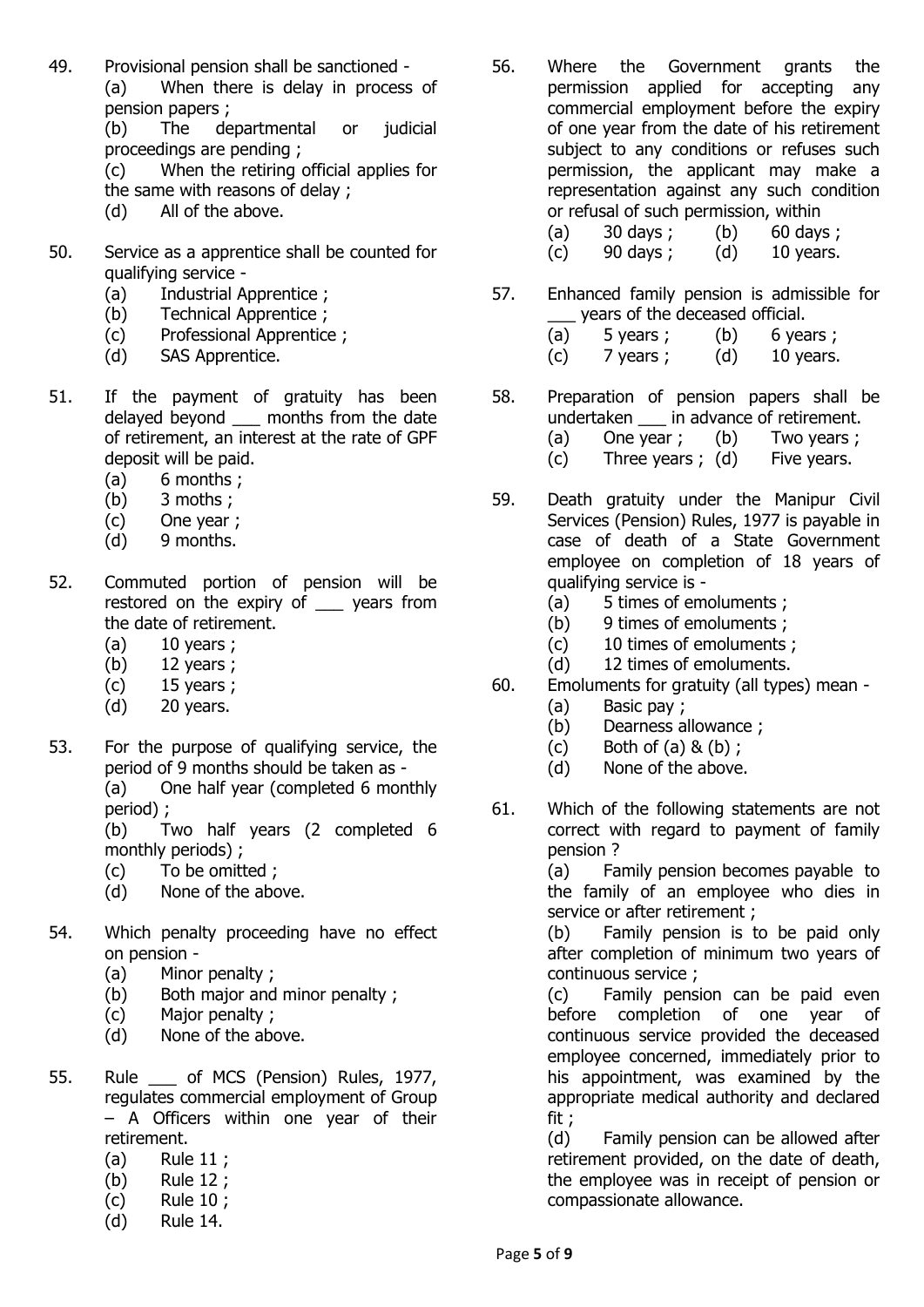62. When disciplinary proceedings are pending on the date of retirement of a Government servant, the President can on the conclusion of the proceedings -

(a) Withhold pension or gratuity or both in full or in part ;

(b) Withdraw pension in full or in part ;

(c) Order recovery from pension or gratuity of the whole or part of any pecuniary loss caused to Government ; (d) Any one of the three above.

63. Which one is not retiring pension ?

(a) Pension granted on abolition of the post held by the Government employee ;

(b) Pension granted to a Government employee prematurely retired under FR 48 of the Pension Rules ;

(c) Pension granted to a Government employee prematurely retired by Government under FR 56 (j) ;

(d) Pension granted to a Government servant declared surplus and opting for voluntary retirement.

- 64. Under Rule 48 of the MCS (Pension) Rules, 1977, a Government employee may retire from service prematurely by giving 3 months notice if -
	- (a) He has attained 55 years of age ;

(b) He has rendered 20 years' of qualifying service ;

(c) He has rendered 25 years' of qualifying service ;

(d) He has rendered 30 years' of qualifying service.

- 65. A disabled daughter divorced after attaining 25 years of age can be granted family pension subject to -
	- (a) Her divorce is legally valid ;

(b) She comes back to her parental home after divorce,

(c) Disability is certified by the competent authority and the certificate for continued disability is also furnished periodically ;

- (d) All the above three conditions.
- 66. The Manipur Services (Extraordinary Pension) Rules, 1995 came into force from -
	- (a) 1st January, 1995 ;
	- (b) 1st February ;
	- (c) 1st March ;
	- (d) 1st April.

67. The Manipur Services (Extraordinary Pension) Rules, 1995 shall apply to - (a) Person on casual and daily rated employment ;

(b) Persons paid from contingencies ;

(c) Persons entitled to the benefit of a Contributory Provident Fund ;

(d) State Government servants appointed substantively to civil services and posts in connection with the affairs of the State which are borne on pensionable establishment.

- 68. Under the Manipur Services (Extraordinary Pension) Rules, 1995, the term 'pay' means the pay as defined in Rule \_\_\_ of the Fundamental Rules, which a person was drawing on the date of his death or injury.
	- $(a)$  9(6);
	- $(b)$  9(9);
	- $(c)$  9(20);
	- $(d)$  9(21).
- 69. Under the Manipur Services (Extraordinary Pension) Rules, 1995, normal pension and gratuity admissible under the Manipur Civil Services (Pension) Rules, 1977 plus disability pension equal to 30% of basic pay is admissible for disability.
	- $(a)$  40%;
	- (b) 60% ;
	- (c) 80% ;
	- (d) 100%.
- 70. Under the Manipur Services (Extraordinary Pension) Rules, 1995, Family Pension for all categories of widows is admissible at 60% of basic pay subject to a minimum of
	- (a) Rs. 3,500 ;
	- (b) Rs. 2,750 ;
	- (c) Rs.1,275 ;
	- (d) Rs. 375.
- 71. The Manipur Services (Liberalized Pension) Rules, 2000 came into force from -
	- (a) 1st day of January, 2000 ;
	- (b) 1st day of April, 2000 ;
	- (c) 1st day of June, 2000 ;
	- (d) 1st day of July, 2000
- 72. The Manipur Services (Liberalized Pension) (Amendment) Rules, 2000 were effected from -
	- $(a)$  01/01/2000;
	- (b) 21/07/2000 ;
	- $(c)$  17/11/2000 ;
	- (d) 01/12/2000.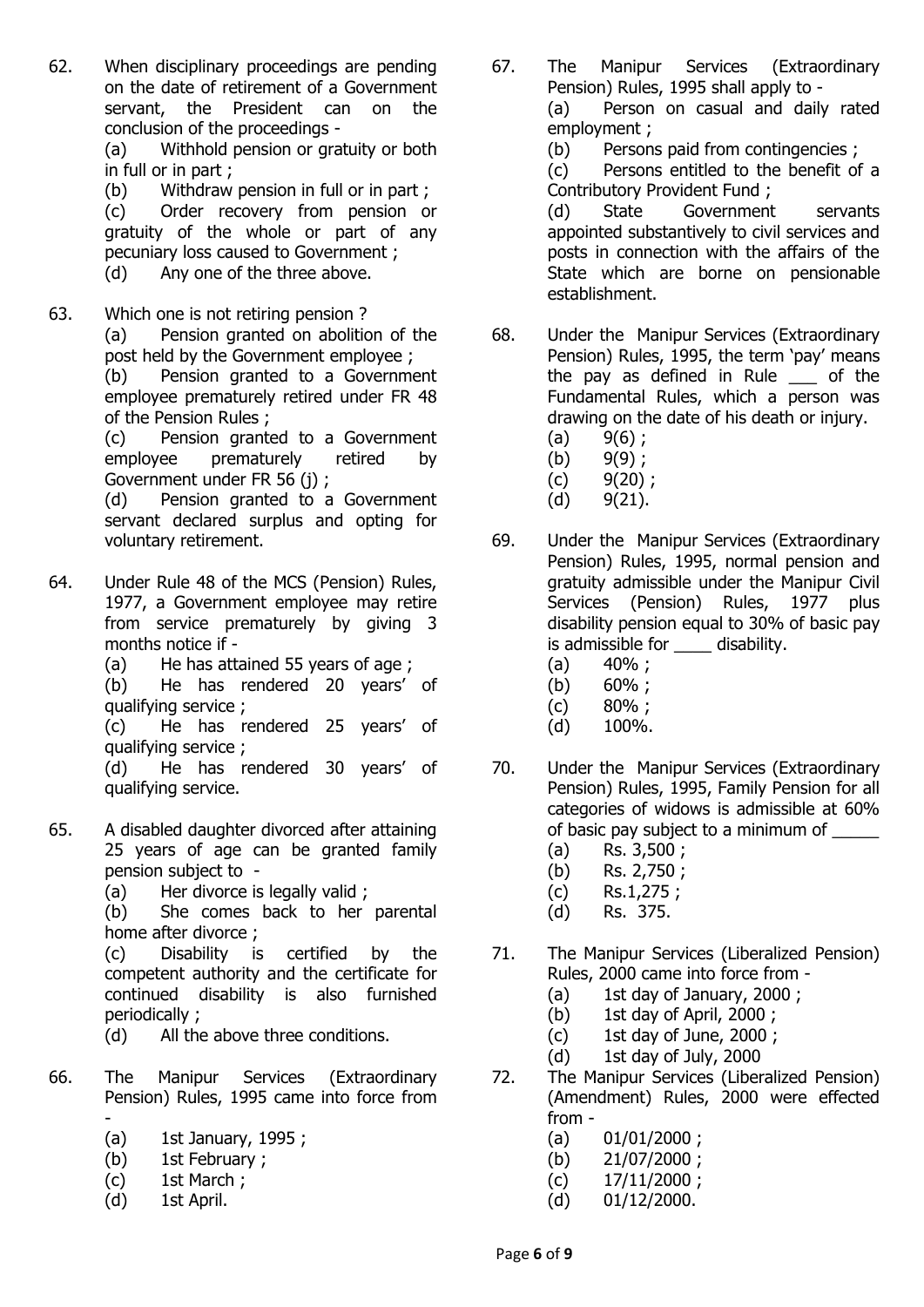- 73. The Manipur Services (Liberalized Pension) (First Amendment) Rules, 2009 came into effect from -
	- $(a)$  01/01/2000 ;
	- (b) 21/07/2000 ;
	- (c) 17/06/2009 ;
	- (d) 02/07/2007.
- 74. Under the Manipur Services (Liberalized Pension) Rules, 2000, \_\_\_ of the pay last drawn by the deceased Government servant shall be eligible for both parents -
	- $(a)$  25%;
	- (b) 35% ;
	- (c) 50% ;
	- (d) 75%.
- 75. Under the Manipur Services (Liberalized Pension) Rules, 2000, of the pay last drawn by the deceased Government servant shall be eligible for a single parent -
	- $(a)$  75%;
	- (b) 70% ;
	- (c) 60% ;
	- (d) 56.25%.
- 76. New Pension Scheme is applicable to all new entrants to the State Government service joining on or after -
	- $(a)$  01/01/2004;
	- (b) 31/12/2004 ;
	- (c) 01/01/2005 ;
	- (d) 01/07/2005.
- 77. PFRDA stands for (a) Provident Fund Regulation and Development Authority ; (b) Provident for Retirees and Dependents Authority ; (c) Pension Fund Regulatory and Development Authority ; (d) Provident Fund Regulatory and Development Authority.
- 78. PRAN stands for (a) Primary Registration Acknowledgement Number ; (b) Primary Retirement Acknowledgement Number ; (c) Provisional Retirement Account Number ;

(d) Permanent Retirement Account Number.

- 79. An employee- subscriber to NPS can normally exit from the scheme -
	- (a) On attaining the age of 58 years ;

(b) On attaining the age of 58 or 60 years, as the case may be ;

(c) On completion of 20 years of qualifying service ;

(d) On completion of 30 years of qualifying service.

- 80. In case of normal exit (on attaining the age of 60 years) \_\_\_\_ of accumulated pension wealth shall be mandatorily used to provide an annuity for life to the employee / dependent parents / spouse.
	- $(a)$  40%;
	- (b) 50% ;
	- (c) 60% ;
	- (d) 80%.
- 81. The Central Civil Service (Leave) Rules, 1972 adapted as the Manipur Civil Services (Leave) Rules, 1979 is effective from -
	- (a) 01/01/1979 ;
	- (b) 01/04/1979 ;
	- (c) 01/07/1979 ;
	- (d) 01/12/1979.
- 82. The Manipur Civil Services (Leave) Rules, 1979 is not applicable to - (a) Persons appointed to the civil services and posts ; (b) Employees of non-statutory departmental canteens ; (c) Government servants appointed in subordinate of State Government ; (d) Persons paid from contingencies.
- 83. Earned Leave can be combined with (a) Casual Leave, Half-Pay Leave, Maternity Leave ; (b) Study Leave, Casual Leave, Maternity Leave : (c) Sick Leave, Half Pay Leave, Maternity Leave; (d) Casual Leave, Paternity Leave, Maternity Leave.
- 84. Extraordinary Leave is granted to Government servants only - (a) When no other leave is admissible or on request ; (b) When Government servant is on notice period of VRS ;
	- (c) Before superannuation ;
	- (d) None of the above.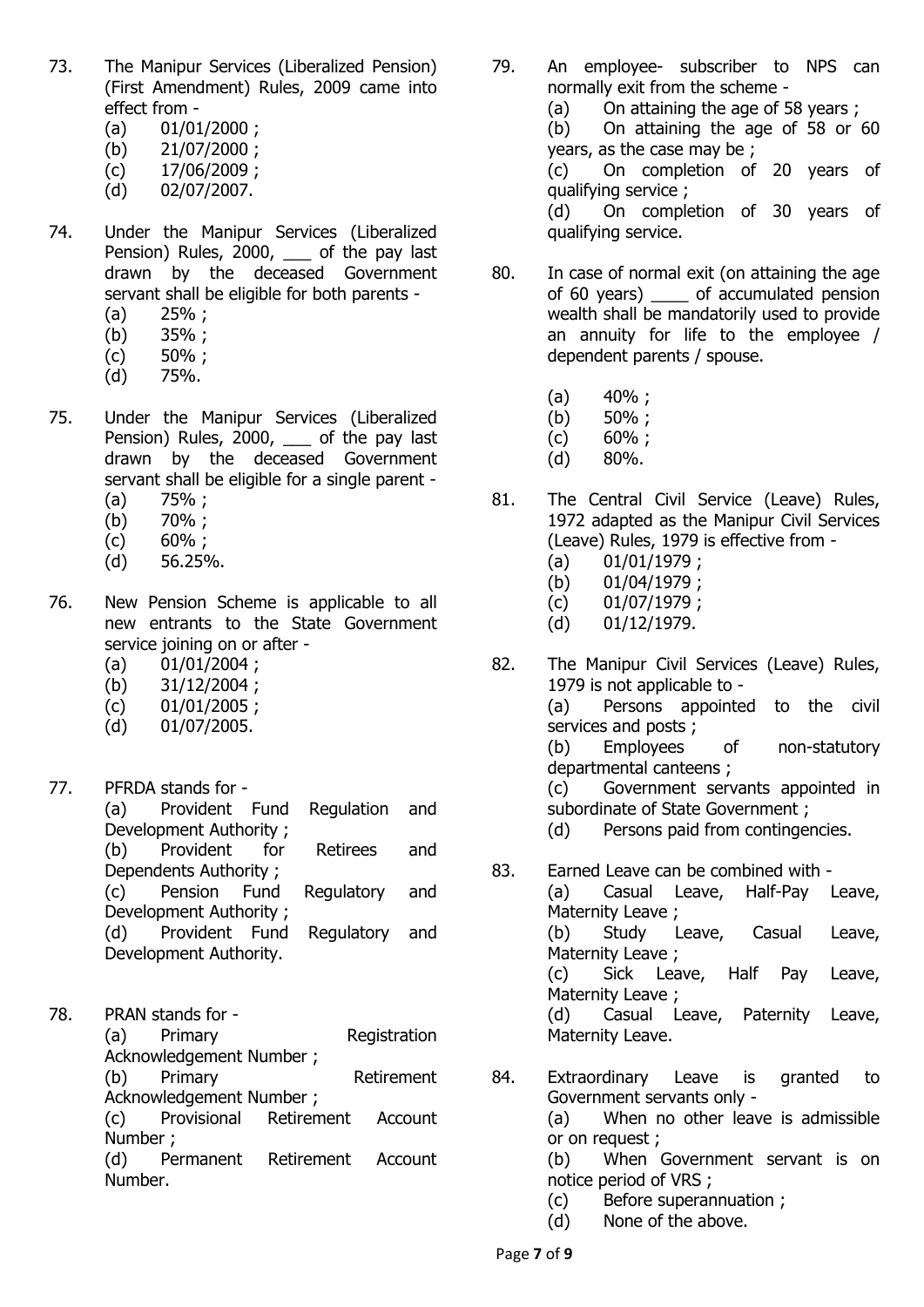- 85. What is the maximum period of leave of any kind which can be allowed to a Government servant ?
	- $(a)$  5 years ;
	- $(b)$  6 years ;
	- $(c)$  7 years ;
	- (d) 2 years.
- 86. Paternity Leave is allowed for days.
	- (a) 20 days ;
	- (b) 15 days ;
	- (c) 25 days ;
	- (d) 30 days.
- 87. What is the maximum amount of study leave which can be availed by a Government servant, other than CJS Officers in his entire service ?
	- $(a)$  24 months ;
	- (b) 12 months ;
	- (c) 10 months ;
	- (d) 15 months.
- 88. What is the maximum number of days of Earned Leave that can be held at credit by a Government servant ?
	- $(a) 300;$
	- $(b) 200;$
	- $(c)$  250;
	- (d) 180.
- 89. If an official is recalled to duty before expiry of his leave, he may be treated as
	- $\overline{\phantom{a}}$ (a) On leave period ;
	- (b) On duty ;
	- (c) Absent ;
	- (d) None of the above.
- 90. Casual Leave can be combined with \_\_\_
	- (a) Special Casual Leave ;
	- (b) Earned Leave ;
	- (c) Half Pay Leave ;
	- (d) None of the above.
- 91. Travelling Allowance is not granted to Government employee to reimburse him the expenditure incurred on travel in relation to -
	- (a) Tour on official duty / in public service ;
	- (b) Transfer to another station in public interest ;
	- (c) Visit to home town / excursion to hill station ;
	- (d) Retirement.
- 92. In case of transfer from post to another, TA entitlement shall be determined on the basis of pay of -
	- (a) Old post ;
	- (b) New post ;
	- (c) Lower of the two grades ;
	- (d) None of the above.
- 93. If an employee travels by a higher class than the entitled one, fare shall be reimbursed for -
	- (a) The class actually travelled ;
	- (b) The entitled class ;
	- (c) The class next lower to the entitled class ;
	- (d) No fare shall be allowed.
- 94. If an employee travels by a lower class than the entitled one, fare shall be reimbursed for -
	- (a) The entitled class ;
	- (b) The class next higher to the entitled class ;
	- (c) The class actually travelled ;
	- (d) None of the above.
- 95. Advance of TA is admissible in case of
	- (a) Transfer ;
	- (b) Tour ;
	- (c) Retirement ;
	- (d) All of the above.
- 96. For travel by road between places connected by rail, normally the reimbursement shall be allowed for -
	- (a) Actual road mileage ;
	- (b) Fare entitlement by train ;
	- (c) Road mileage limited to fare entitlement by train ;
	- (d) None of the above.
- 97. In case of air travel by a non-entitled officer, reimbursement shall be allowed for -

(a) Mileage allowance for travel by rail / road / steamer as per his entitlement ;

(b) Fare for Rajdhani / Shatabdi / train if available on the same route and the officer is entitled to travel by it ;

(c) Actual air fare if less than fare for Rajdhani / shatabdi train ;

(d) Any one of  $(a)$ ,  $(b)$  or  $(c)$ .